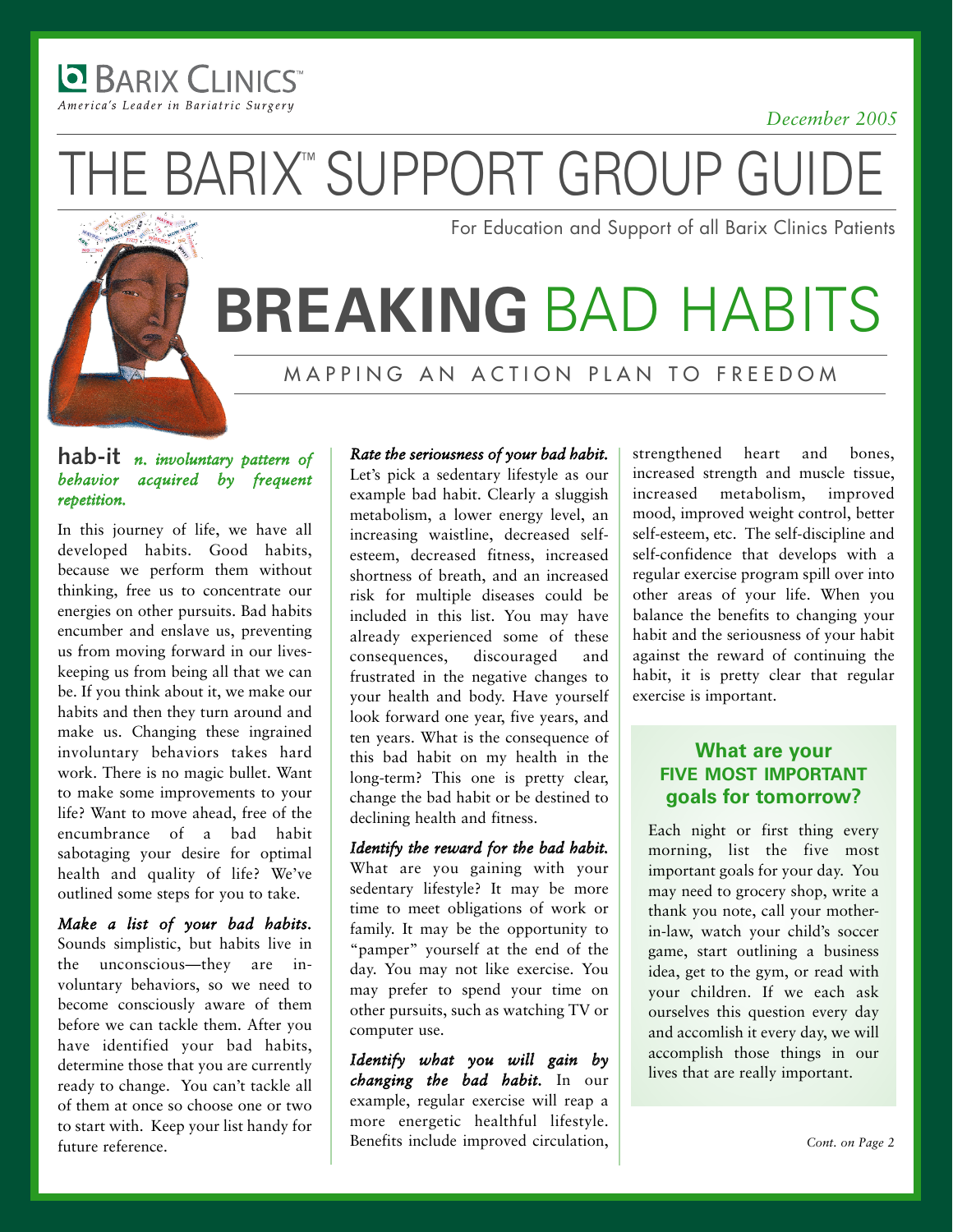*Make a choice.* Your habit is no longer an involuntary act because now you know that you are making a choicewhich you value more, the reward for a sedentary lifestyle (the bad habit) or the reward for engaging in regular exercise (the benefit for changing the bad habit). You are no longer blindly reacting to your old behaviors. You have the power to choose and choice is powerful. Once you have made the choice to change the bad habit, get specific. What will you do? What do you need? How will you begin? Visualize giving yourself a clear picture of where you are going. Set goals so you know exactly what you are going to accomplish and have an action plan for everyday.

*Change the habit.* Bad habits are stopped the same way they are started, with repetition. It takes about three to four weeks to change a habit. That means that you need to make a conscious effort for 3–4 weeks-then it will become automatic. Most experts agree that to have an old habit broken or a new habit established, you must repeat it daily for the 3–4 weeks. So the key appears to be…don't skip a single day! Replace negative self-talk with powerful affirmations. Journal to deal with conflicting emotional messages. Continue to visualize daily. Celebrate victories. Each and every day when you complete your action plan, take a moment to reflect on the positive changes you are making in your life.

### *Apple Pie Smoothie*

1 scoop Matrix 5.0™ Simply Vanilla ½ cup applesauce, no added sugar ½ tsp. cinnamon

 $\frac{1}{4}$  tsp. nutmeg ¾ cup milk, skim 8–10 ice cubes

Blend all ingredients. Makes one serving.

NUTRITION INFORMATION PER SERVING: 237 calories; 28 grams protein; 1 gram fat; 25 grams carbohydrate; 197 mg sodium.

*Breakfast Muffin Submitted by Rececca R.*

1/2 whole wheat English muffin, toasted 1/4 cup egg beaters ¼ cup shredded mozzarella cheese

Pour egg beaters in a microwave dish. Microwave for 1minute and 25 seconds. Sprinkle cheese on egg. Place on English muffin. Makes one serving.

NUTRITION INFORMATION PER SERVING: 165 calories; 16 grams protein; 6 grams fat; 15 grams carbohydrate; 341 mg sodium.



**REFER a FRIEND! CALL JULIE at 8002820066, ext. 1425, or REQUEST a FREE INFORMATION GUIDE for a FRIEND www.barixinfo.com/sgg**

### *Cont. from Page 1* IT WORKED **FOR ME!**

I<sub>ver</sub> bought a travel cooler that plugs into your car cigarette lighter for battery power. I found it very useful for trips to work and to my doctor appointments and trips that were more the a couple hours. I could take along a protein shake, cheese sticks, a piece of fruit, a healthy sandwich, cold water, yogurt, what ever I felt like. It was much easier than packing ice or ice packs and it was always cold on long trips. Plus I had control of the items I was eating—no fast food and it was a cost savings.

—Submitted by Brooke E.



ook for the new Barix Clinics<br>Store by the end of the year.<br>The store will allow you to Store by the end of the year. The store will allow you to purchase protein supplements and other products of interest. It also has recipes for the protein supplements, tips, and healthful habits information. Just go to barixclinics.com and look for the new link. Send great ideas of what to include on our new website to dhart@foresthealth.com.

#### **OTHERS CARE. PLEASE SHARE.**

Please tell us about the lives that have changed because you shared your weight-loss story. Submit your story on the "Share Your Success" section of the Patient website. What you have to say may be printed in this publication or on our website and can serve as inspiration to all.

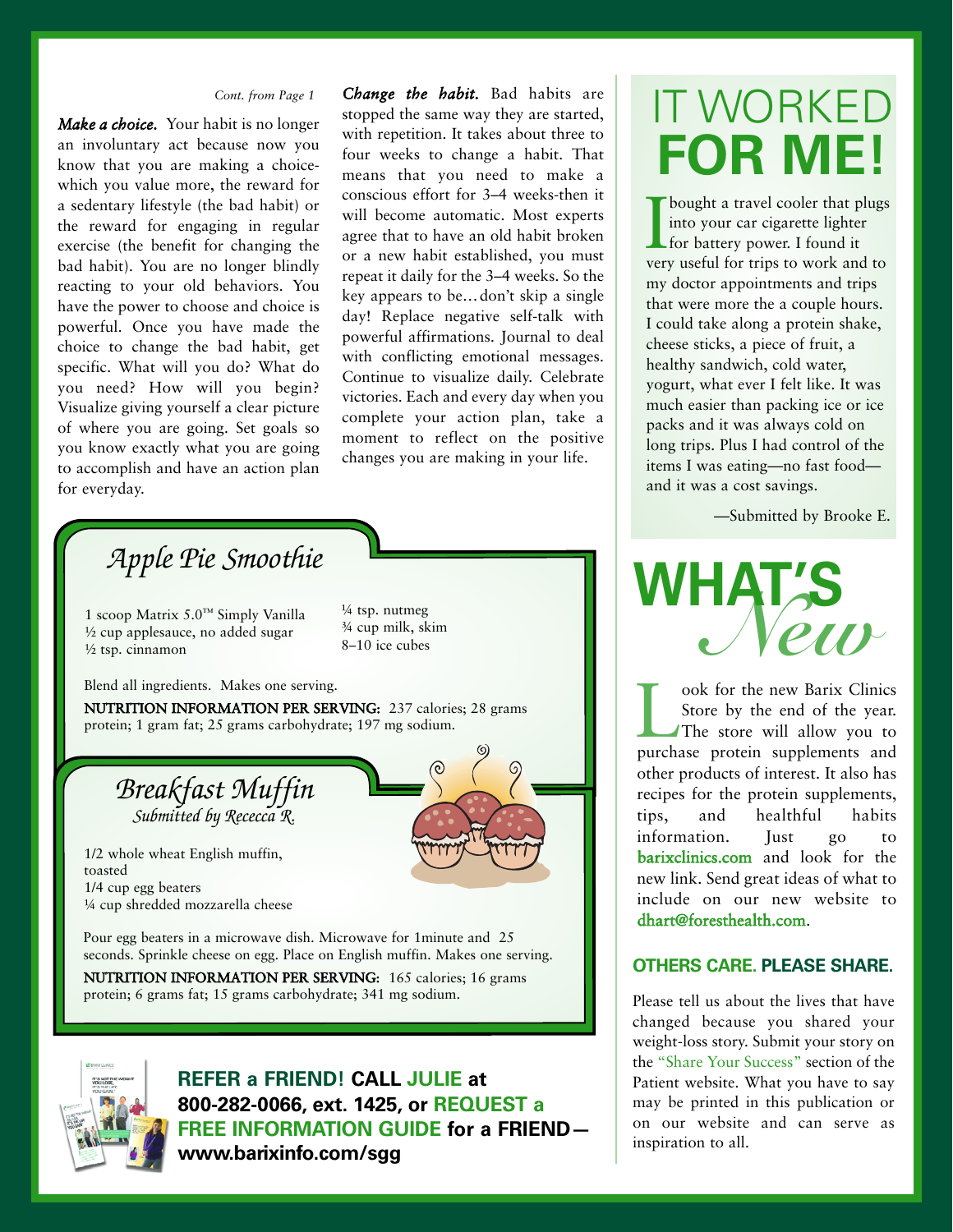## **REWARD** Yourself!

This month, you could earn a<br>\$25 GIFT CERTIFICATE<br>for your "It Worked for<br>Me" tips or recipes! Just submit as \$25 GIFT CERTIFICATE for your "It Worked for Me" tips or recipes! Just submit as many recipes and "It worked for me" tips as you like, the most original and creative will be awarded a \$25.00 gift certificate. Include your name and contact info with your entry—make sure your recipes follow Barix nutritional guidelines. Tips must be submitted by December 31, 2005. This month, thanks to Rebecca R., and Brooke E. for the tips and recipes. Please send comments, ideas, recipes, and "It Worked For Me" tips to Deb Hart, RD, LD at dhart@foresthealth.com.

### *Iced Latte*

8 oz decaf coffee, chilled 1 scoop Matrix 5.0™ Simply Vanilla

Stir Matrix Simply Vanilla into chilled coffee, add ice and enjoy. Makes one serving.

NUTRITION INFORMATION PER SERVING: 120 calories; 22 grams protein; 1 gram fat; 2 grams carbohydrate; 100 mg sodium.

*Fuzzy Yogurt*

1 scoop Fuzzy Navel Nectar™ (any fruit flavor works great)

8 oz yogurt, unflavored, low fat

Stir Nectar into yogurt, enjoy. Makes one serving.

NUTRITION INFORMATION PER SERVING: 220 calories; 36 grams protein; 0 grams fat; 19 grams carbohydrate; 230 mg sodium.

### **RECONSTRUCTIVE SURGERY**



To receive a free **RECONSTRUCTIVE SURGERY GUIDE**, **CALL 8002820066** or send us an email at rc@barixclinics.com with your name and contact information.

Our reconstructive surgery program is currently performed at all our centers in Michigan, Ohio, Illinois, Pennsylvania, Texas, and Arizona.

### **QUESTIONS ABOUT FINANCING YOUR SURGERY?**

Call a Barix Patient Service Representative at 800-282-0066.

# **HEALTHFUL** *Tidbits*

rebMD reports "Baby" boomers are flocking to fitness centers in record numbers". The article cited the desire for a better quality of life as the main motivating factor. We all know that maintaining a healthy weight and an active lifestyle is key to remaining active into our later years and research continues to back that up. Inactivity doubles the risk of mobility limitations as we age. This was found in a study published in the Journal of the American Geriatric Society. It also found that vigorous activity lessens the risk of mobility limitations.

Health clubs are changing to accommodate this older customer base. They are changing the goal of working out to improving health rather than having a perfect body. Neighborhood health clubs have popped up in recent years offering quick and sensible circuit-training programs.

WebMD recommends that you get a check up prior to starting a new fitness program and that you listen to your body to determine an appropriate effort level. Consistency is key.

Source: www.webmd.com. *Fitness after 50: The Gym Goes Gray*.

<sup>@ 2005</sup> Forest Health Services, LLC. Barix, Barix Clinics, and the Barix Clinics logo are trademarks of Forest Health Services, LLC. All other trademarks and registered trademarks are the property of their respective owners Services, LLC does not necessarily endorse the content of any external websites referenced in this publication